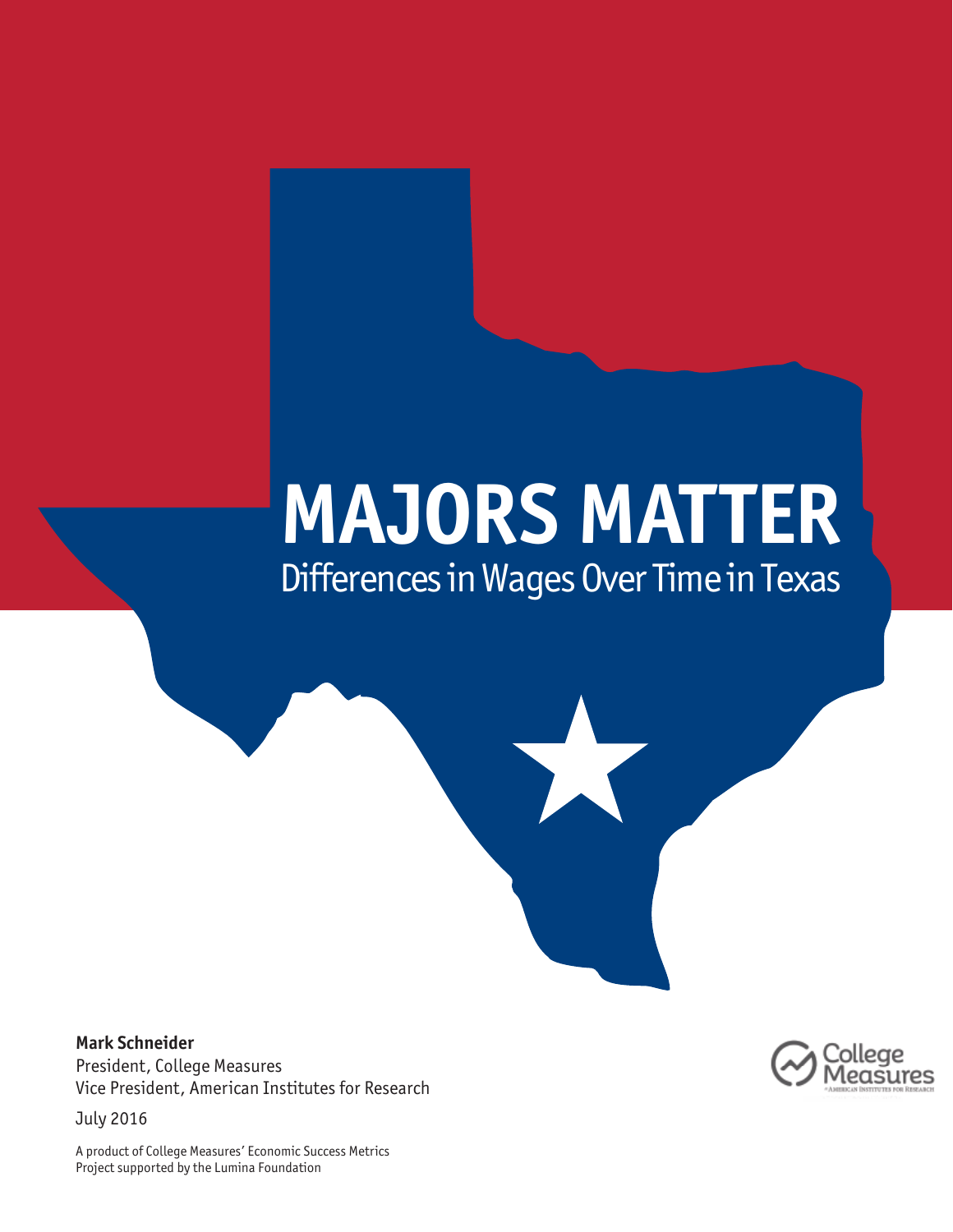## Contents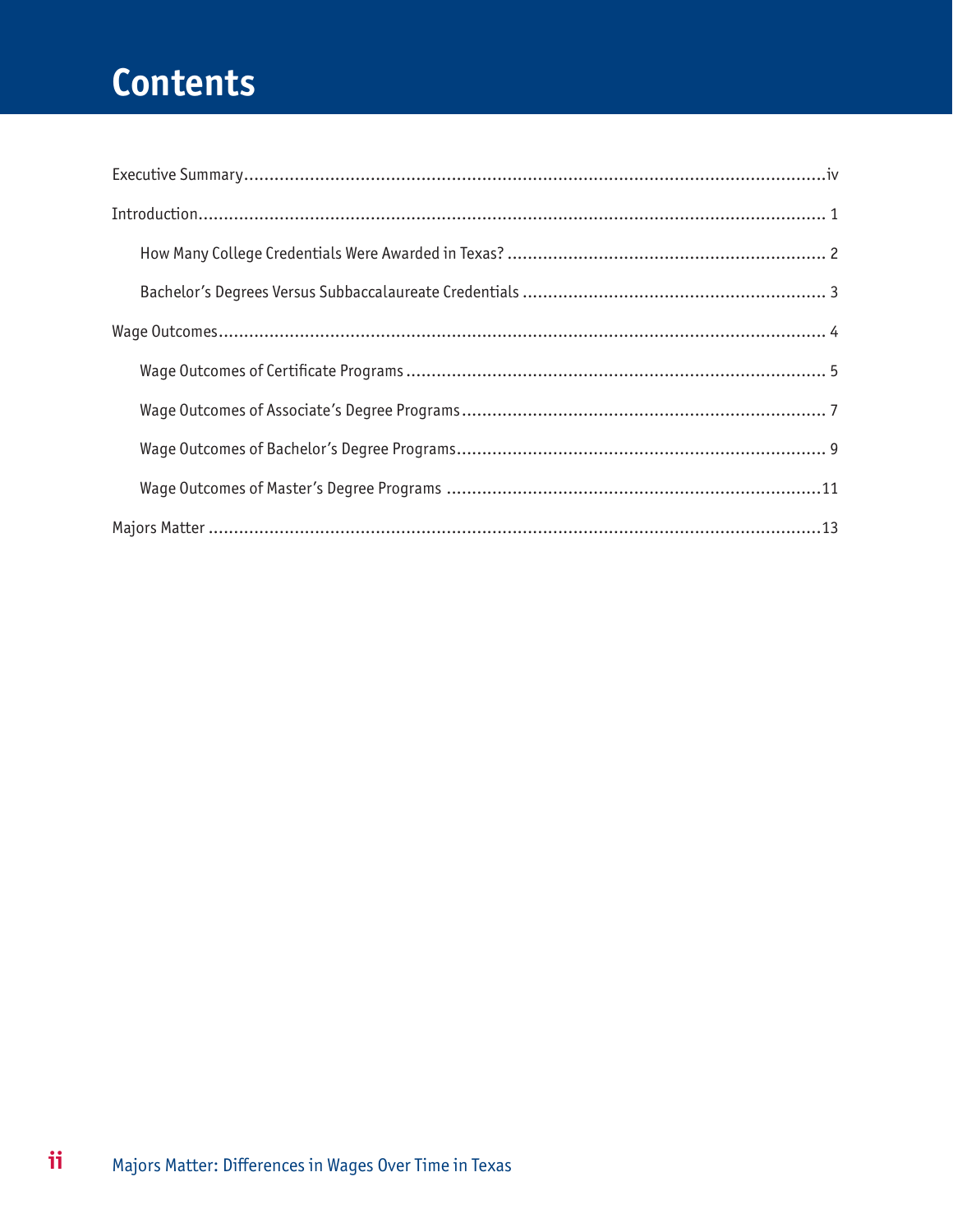## **List of Tables & Figures**

| Table 1. Number and Percent of Postsecondary Credentials Awarded to the Class of 2004   |  |
|-----------------------------------------------------------------------------------------|--|
| Table 2. Ten-Year Growth Rate in the Median Wages of Completers, by Credential 5        |  |
|                                                                                         |  |
| Figure 1. Median Wages Among Completers in 2005 and 2014 (1 and 10 Years After          |  |
| Figure 2. Median Wages Among Completers of Certificates in 2014 (10 Years After         |  |
| Figure 3. Median Wages Among Graduates With Associate's Degrees in 2014 (10 Years After |  |
| Figure 4. Median Wages Among Graduates With Bachelor's Degrees in 2014 (10 Years After  |  |
| Figure 5. Median Wages Among Graduates With Master's Degrees in 2014 (10 Years After    |  |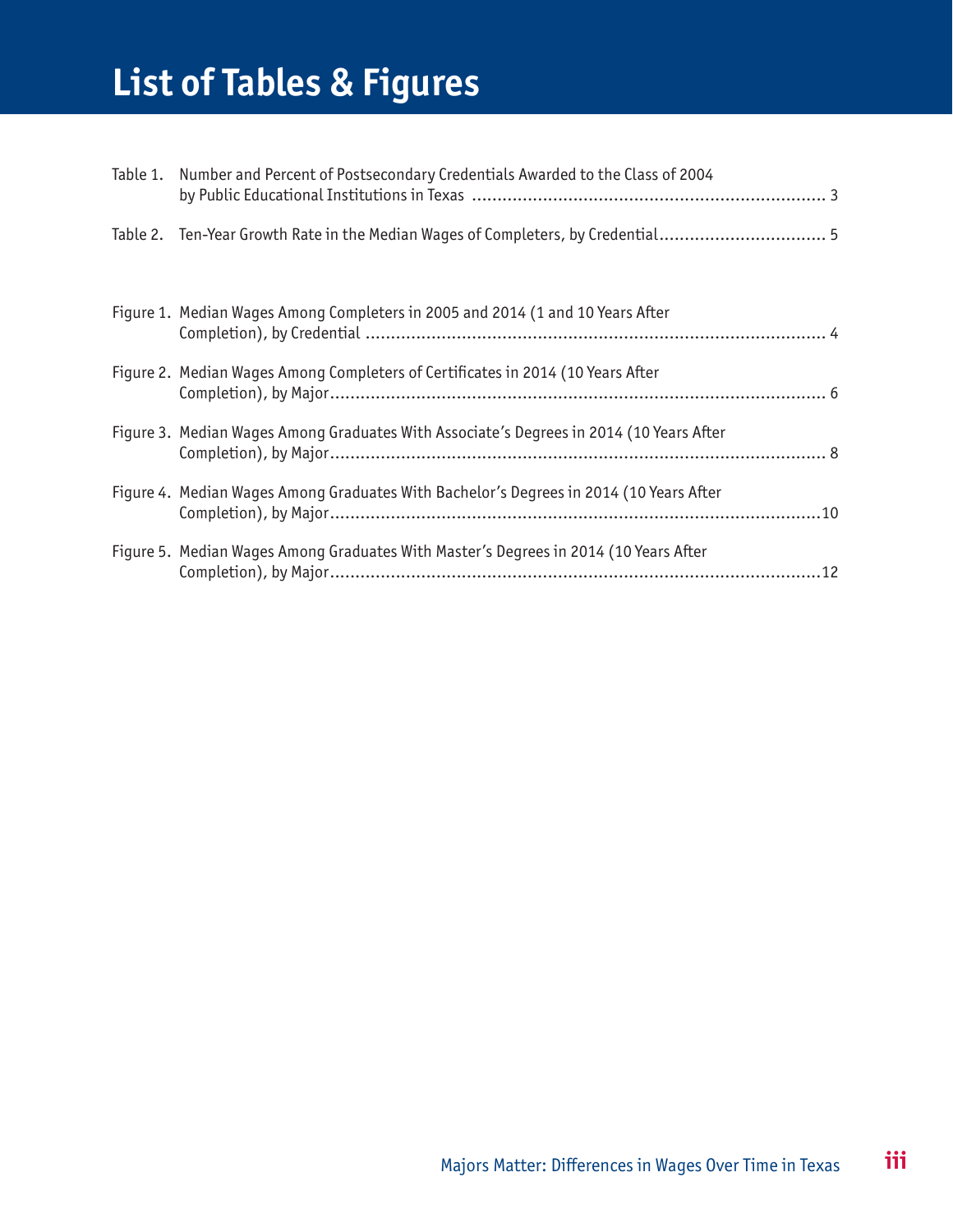<span id="page-3-0"></span>The wages of graduates from public colleges and universities in Texas vary radically across majors.<sup>1</sup> This variation is evident immediately after students complete their studies, and it persists over time and is found at all levels of postsecondary education, ranging from short-term certificates to postgraduate studies and professional credentials. The website for College Measures Texas [\(tx.edpays.org](http://tx.edpays.org)) reports wages at several points in time—up to 10 years after students complete their studies—allowing for comparisons of growth in wages over longer periods of time.

In contrast to some of the most popular college comparison sites, such as *U.S. News & World Report's* Best College Rankings or the U.S. Department of Education's College Scorecard, College Measures Texas provides data by major. This is important because *what* students study is often more important than *where* they study it.

Using the College Measures Texas ([tx.edpays.org\)](http://tx.edpays.org) website, for example, students can compare the wages of graduates from every psychology program in every public university in Texas. Or, as another example, students can compare the wages of graduates with degrees in sociology from the University of Texas at Austin with that of graduates with degrees in mathematics. These finegrained data are also available at different credential levels, allowing for a comparison of wages earned by students in the same major but with different degrees (e.g., a psychology graduate with a bachelor's degree versus one with a master's degree).

This report highlights just a narrow slice of the kinds of comparisons that are possible through the data reported on the College Measures Texas website ([tx.edpays.org\)](http://tx.edpays.org). The data illustrate some important patterns, for example:

- What students study matters. While the median wages of completers<sup>2</sup> generally increase with successively higher credential levels, subbaccalaureate credentials in some majors offer wages that rival or surpass those of graduates with bachelor's degrees.
- Despite the importance that the nation places on high-quality early childhood education, the training programs that prepare students to work in this field consistently produce graduates that are among the lowest paid in their credential level.

<sup>1</sup> This report uses the term *major(s)*. Majors are identified by the official classification of instructional programs (CIP codes), which is maintained by the U.S. Department of Education.

<sup>2</sup> Colleges and universities grant degrees, such as associate's, bachelor's, or master's degrees, but they also award certificates that are not degrees. When possible, this report specifies the level of the degree or certificate being analyzed. The term *graduate* applies to only those who finish a degree program. The term *completer* refers to those who finish only a certificate program. The term *completer* is also used as a more encompassing term, when referring to both degrees and certificates.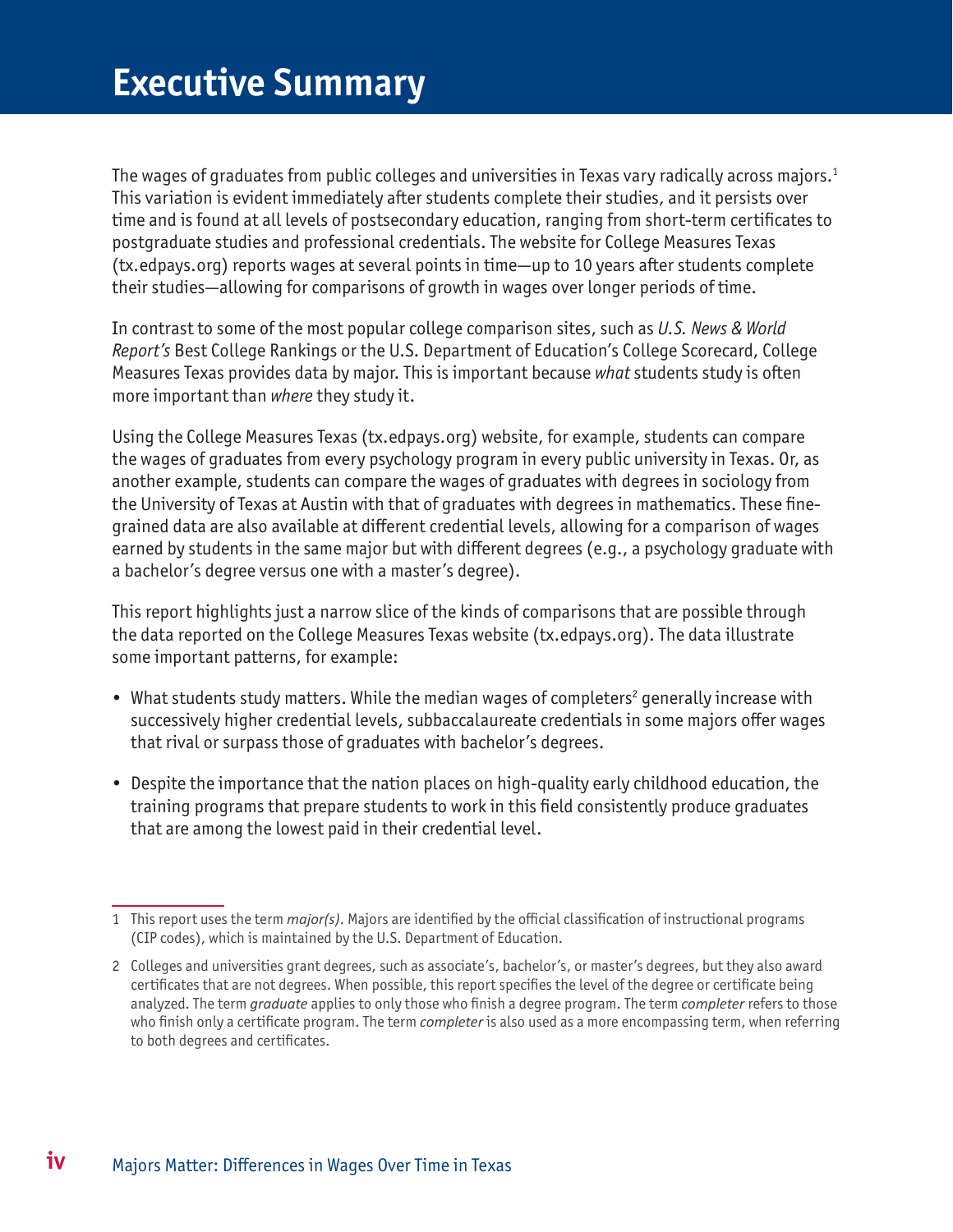- Many of the largest majors, especially those associated with the arts, produce students who earn low wages. Furthermore, the relative wages of graduates from different majors are remarkably stable over time—that is, "start low, end low."
- The shortage of graduates in the fields of science, technology, engineering, and mathematics (STEM) does not translate uniformly into higher wages for graduates in these fields. According to evidence in Texas (and elsewhere), graduates with degrees in Biology do not do particularly well in the labor market. Rather, their wages tend to be similar to the median wages of graduates from all bachelor's degree programs.
- In contrast, completers in Texas with credentials related to majors in engineering and technology tend to earn high median wages. This is also reflected in all College Measures partner states and in national data.
- Graduates in many health-related majors also earn high wages, as do technicians at every level of postsecondary education. Students who know how to *fix things* or *help people be healthy* earn higher median wages in the labor market.

Many students may be most concerned with the wages that they will earn immediately after completing their credential. However, this report demonstrates the importance of considering wage growth over time. Among other things, the data illustrate more rapid growth in the wages of graduates with bachelor's degrees relative to their counterparts with associate's degrees. This type of information may be critical to students as they decide how to allocate their time and money today to better anticipate and prepare for tomorrow. Perhaps even more important is the wide variation in wage outcomes across majors—and the fact that these differences persist over time.

As students think about their options—and as they think about how much college will cost and how much they might need to borrow to pay for their postsecondary education—the kinds of data highlighted in this report and made available at [tx.edpays.org](http://tx.edpays.org) should help them make better decisions.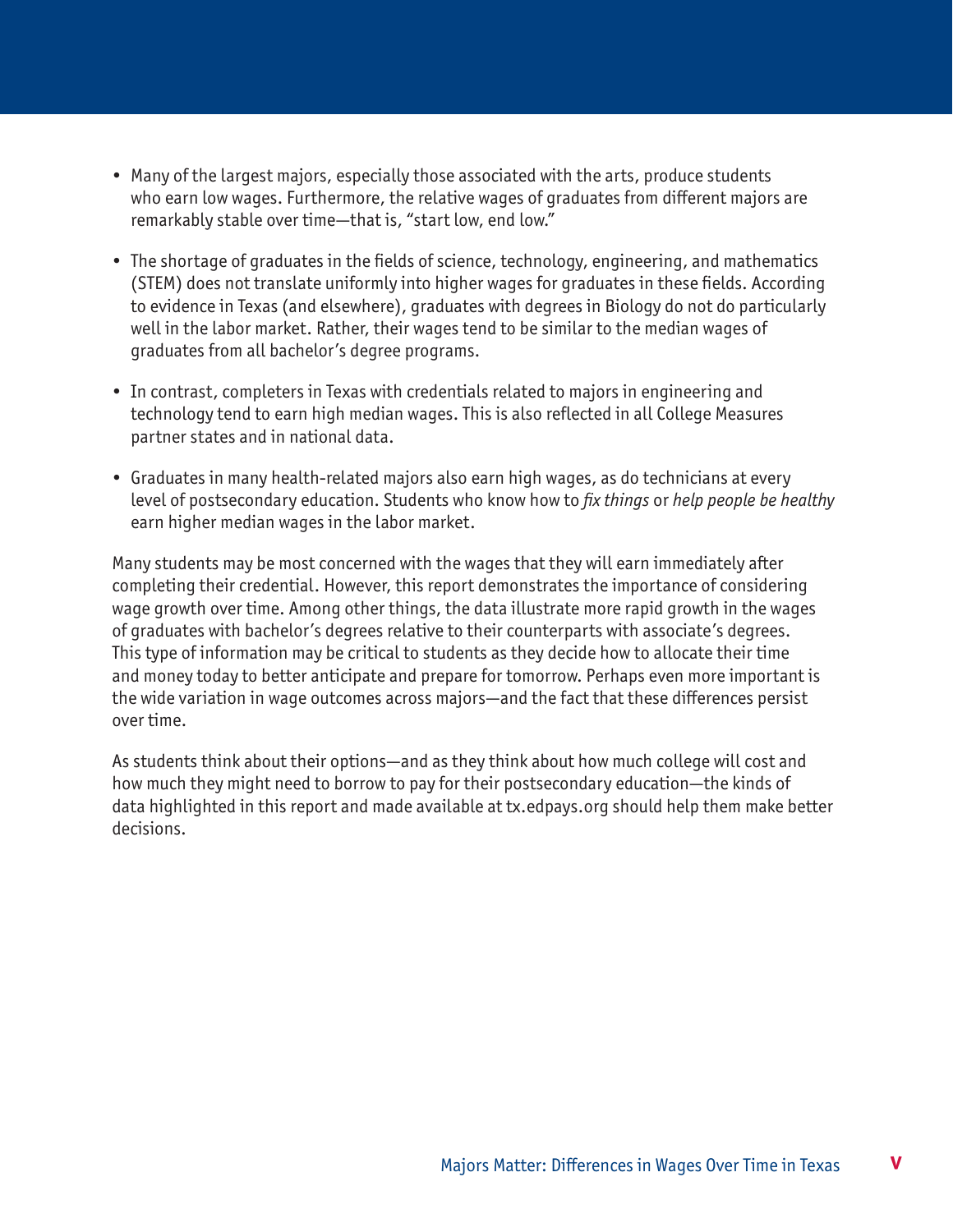<span id="page-5-0"></span>Texas is big—and getting bigger. According to the U.S. Census, the population of Texas is now around 27 million people, up 7% since 2010—about twice the national growth rate. While Texas exceeds the nation in growth, it lags in educational attainment. Only 27% of Texans older than 25 years of age hold bachelor's degrees, which is 2% below the national average. Despite pockets of wealth, Texas also lags the nation in median family income and has more people in poverty (18%) than the nation as a whole (15%).

Postsecondary education is one of the most important human capital investments that individuals and their communities make—and, for most, one of the surest routes to economic success. However, once postsecondary education is thought of as an investment, then as with any investment, *the return on investment matters.* To be sure, postsecondary education is associated with a wide range of valuable outcomes, including longer and healthier lives and increased civic engagement. But as the costs of postsecondary education rise and as students accumulate more and more debt, the wages that students make after completing their postsecondary education has received more attention. By measuring the wage returns on the time and money that students put into their postsecondary education, College Measures can help students and their families identify degrees of value among majors and credential levels.

The Texas Higher Education Coordinating Board (THECB) has developed an extensive data system that captures the wages earned by graduates of public colleges and universities, by major. The board then makes those data available, providing a highly detailed look at the wages of completers at various points between 1 and 10 years after attaining a postsecondary credential.

Through its partnership with College Measures, THECB ensures that its rich data on the wage outcomes of students are not merely available, but that the data can be used to inform real-world decisions. The website for College Measures Texas ([tx.edpays.org\)](http://tx.edpays.org) allows students to learn about wage outcomes by major, both within and across institutions. For example, students can easily compare the wages associated with a credential in psychology versus a credential in political science at one institution (e.g., University of Houston), as well as the wage outcomes of a credential in psychology at all public colleges and universities in the state. The data also allow students to compare the returns on different levels of credentials. For example, students can assess the wage payoff of getting a master's degree compared with a bachelor's degree, or discover which majors offered by community colleges may lead to high paying jobs.

Wage information by major is vital, because *what* students study is often far more important than *where* they study it. To put it even more bluntly, "You make what you take!"

Other well-known sources of college information, such as *U.S. News & World Report's* Best Colleges or the U.S. Department of Education's College Scorecard, do not provide data by major, limiting their usefulness.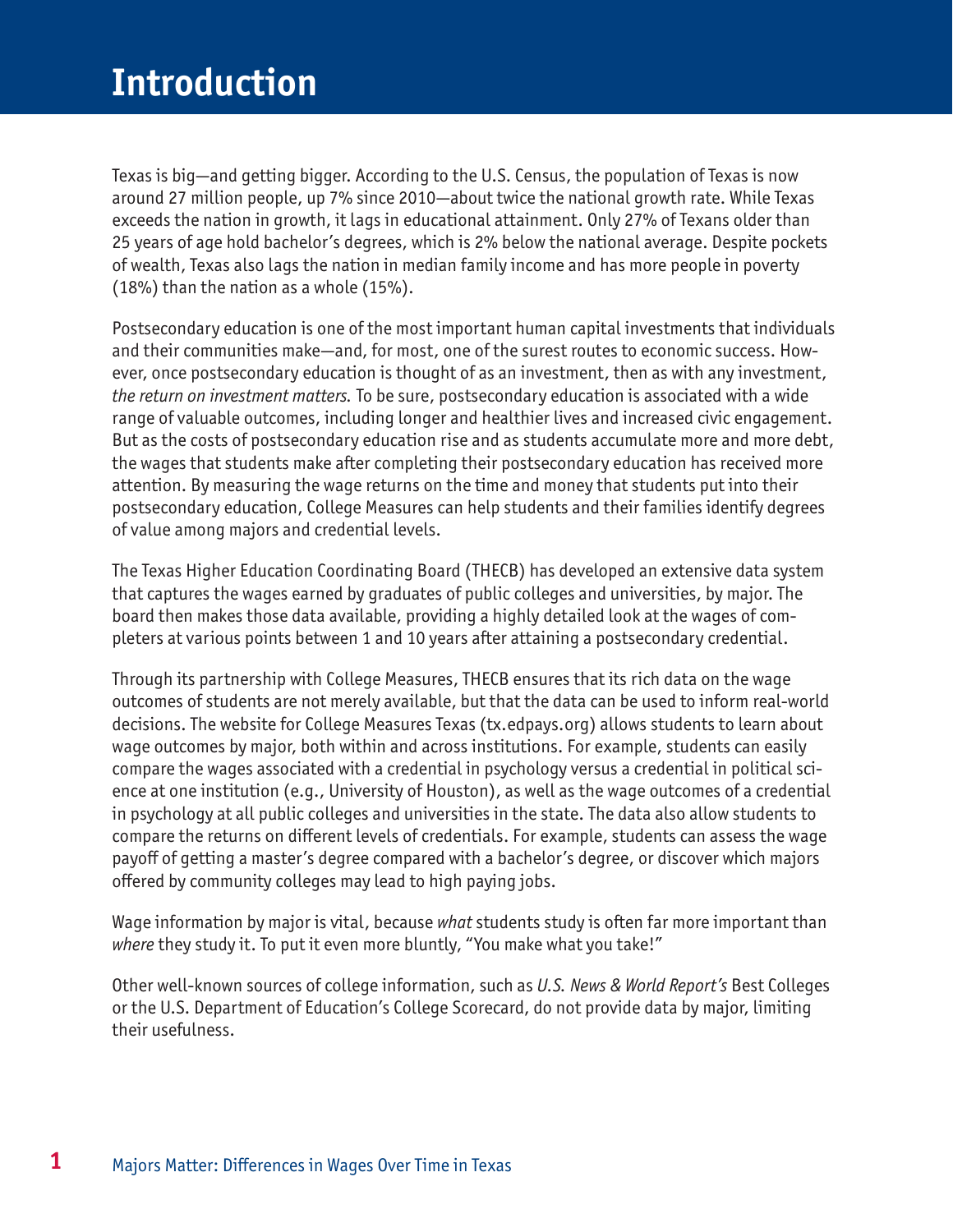<span id="page-6-0"></span>This report highlights key findings from College Measures' look at the wages earned by completers from public colleges and universities in Texas (see [tx.edpays.org](http://tx.edpays.org) for more information). The report focuses on the wage outcomes associated with different *levels* of postsecondary credentials 1 and 10 years after completion<sup>3</sup> and the wage outcomes across different majors. Students can use this information to make better informed decisions about what to study and where to study it, about which level of degree may be best for their goals and aspirations, and about how much money to borrow to help finance their education.

### **How Many College Credentials Were Awarded in Texas?**

Table 1 shows the number of certificates and degrees that were granted to the class of 2004 by public educational institutions in Texas.<sup>4</sup> Among the more than 150,000 postsecondary credentials awarded, the bachelor's degree was by far the most common. Still, more than onethird of the credentials were subbaccalaureate, including certificates $^{\rm 5}$  and associate's degrees. $^{\rm 6}$ About 16% of the degrees awarded to the class of 2004 were master's degrees, far outpacing the almost 4% of credentials at the professional and doctoral levels.

<sup>3</sup> Compared with this report, the website of College Measures Texas [\(tx.edpays.org\)](http://tx.edpays.org) presents more comprehensive data for many more majors, by school, and at more time points.

<sup>4</sup> Because this report focuses on 10 years of wage outcomes, the data for this report come from the cohort of students who completed their studies in the 2004 academic year, and data on their wages are from 2005 to 2014, the latest year in which data are available.

<sup>5</sup> Certificates differ distinctly from degrees. According to THECB, certificates are awarded to students who complete a technical program designed for entry-level employment or for upgrading skills and knowledge within an occupation.

<sup>6</sup> Associate's degrees, which are overwhelmingly granted by community colleges, have multiple purposes. Many students pursue associate's degrees as an interim step to achieving a bachelor's degree. But other students pursue associate's degrees, especially those with clear occupational and technical focal points, as pathways into careers.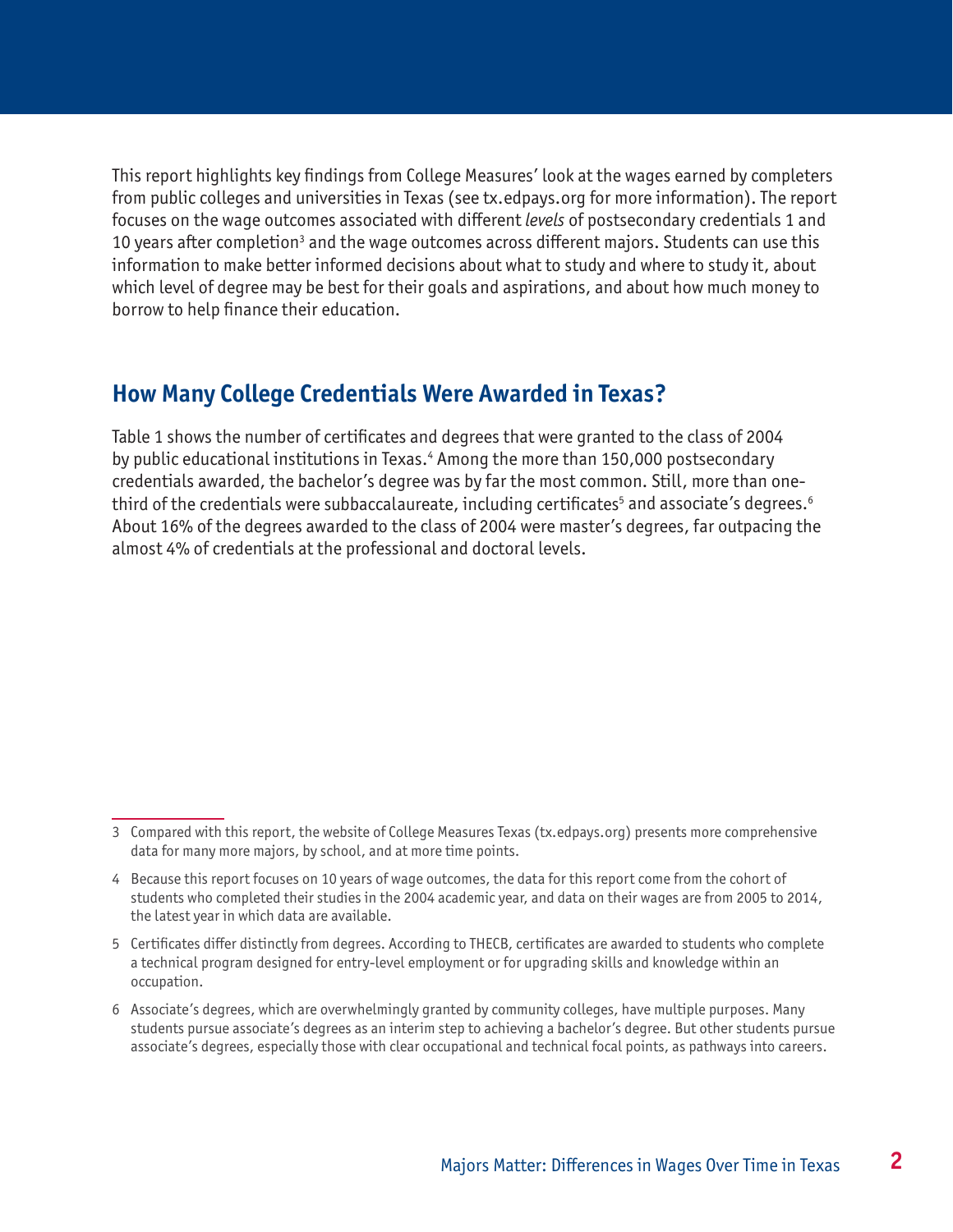| <b>Credential</b>   | <b>Number of Completers</b> | <b>Percent</b> |  |  |
|---------------------|-----------------------------|----------------|--|--|
| Certificate         | 21,163                      | 14.3%          |  |  |
| Associate's Degree  | 33,045                      | 21.8%          |  |  |
| Bachelor's Degree   | 66,742                      | 44.3%          |  |  |
| Master's Degree     | 23,879                      | 15.9%          |  |  |
| Professional Degree | 3,232                       | 2.1%           |  |  |
| Doctoral Degree     | 2,434                       | 1.6%           |  |  |
| Total               | 150,495                     | 100.0%         |  |  |

#### <span id="page-7-0"></span>**Table 1. Number and Percent of Postsecondary Credentials Awarded to the Class of 2004 by Public Educational Institutions in Texas**

## **Bachelor's Degrees Versus Subbaccalaureate Credentials**

Reports by College Measures<sup>7</sup> and others have documented that one year after attaining their credentials, students who complete technical associate's degrees earn as much or even more on average than newly minted graduates with bachelor's degrees. In general, technical associate's degrees are a pathway into the job market that may be particularly valuable for students who do not have the time, money, or inclination to pursue a bachelor's degree.

Similarly, some occupationally oriented certificates can take even less time to attain than an associate's degree and can lead to wages that are comparable to those earned by graduates with bachelor's degrees. Nationwide, the number of such certificates awarded is growing faster than either the associate's or bachelor's degrees, as an increasing number of students are discovering the high rate of return on many occupationally oriented certificates.

Although these subbaccalaureate credentials can be a pathway into the middle class, the wages earned by graduates with bachelor's degrees increase faster than those earned by completers with shorter term credentials: that is, the early wage advantage of many short-term subbaccalaureate credentials erode as wages of graduates with bachelor's degrees catch up, and on average surpass, over time.

Although these trends hold true *overall,* the depth of THECB's data allows a deeper look into the relative wage outcomes of completers by major. The data indicate that not all completers fare equally well during the first 10 years after attaining a credential from a postsecondary institution.

<sup>7</sup> These reports can be accessed through [www.collegemeasures.org/esm](http://www.collegemeasures.org/esm).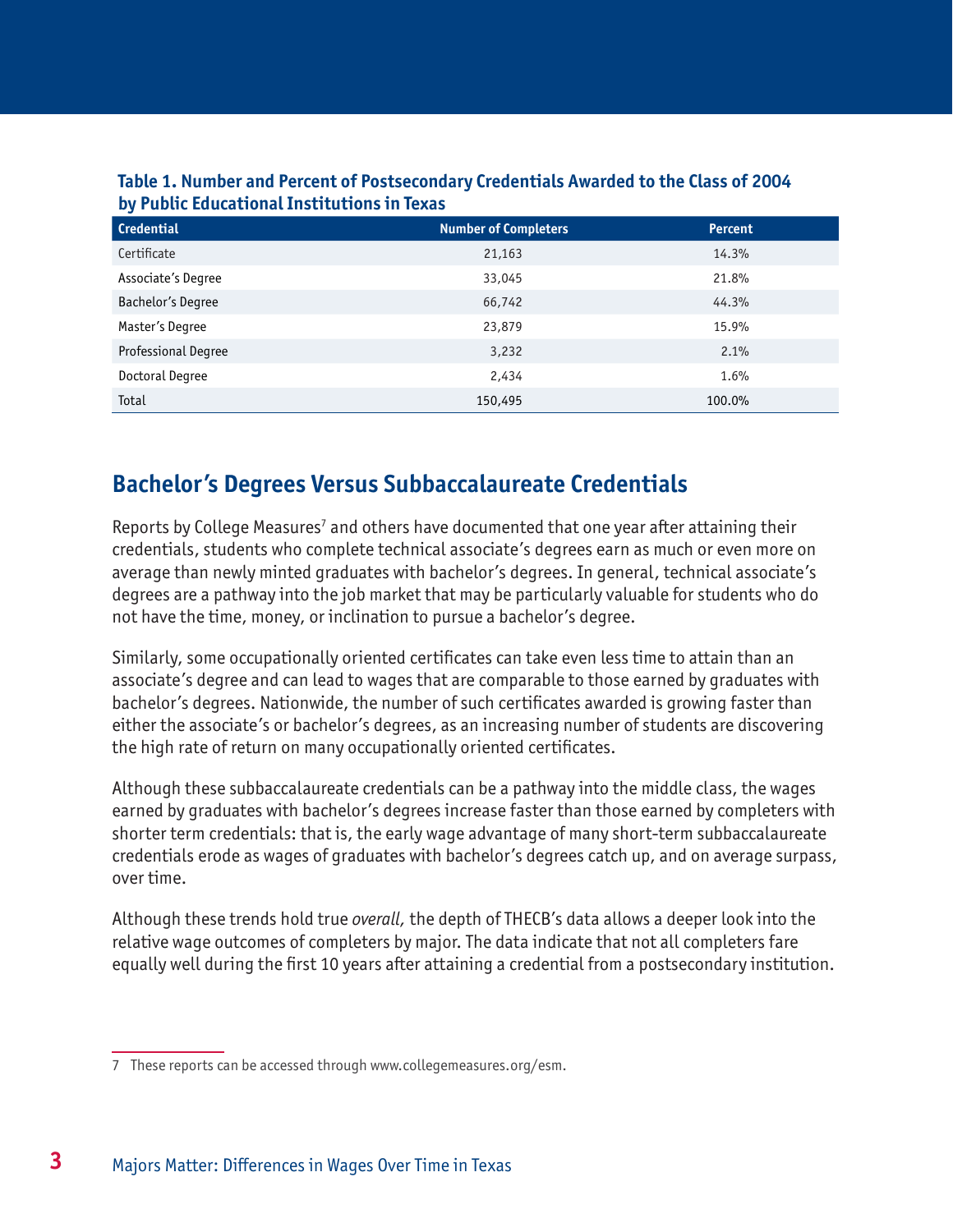## <span id="page-8-0"></span>**Wage Outcomes**

Figure 1 displays the median wages of students 1 and 10 years after completing different credentials. Table 2 reports the growth rate in those median wages. Together, these data begin to illustrate the importance of looking at longer term wage outcomes when identifying postsecondary credentials of value.

During the first 10 years after attaining a postsecondary credential, on average, wage differentials between successively higher credentials grow larger. In Texas, after one year in the job market, the median wages of graduates with associate's degrees were nearly the same as the median wages of graduates with bachelor's degrees. But after 10 years in the job market, graduates with bachelor's degrees, on average, more than doubled their median wages, while those with associate's degrees experienced a far lower average increase, about 70%.

The growth in wages of graduates with professional degrees is even steeper. The median wages earned among graduates with these credentials increased by over \$130,000 after 10 years. Much of this is attributable to the increase in the wages of doctors, who immediately after completing their formal studies enter into required but relatively low-paying internships. But as these graduates complete their training, their wages increase dramatically.



### **Figure 1. Median Wages Among Completers in 2005 and 2014 (1 and 10 Years After Completion), by Credential**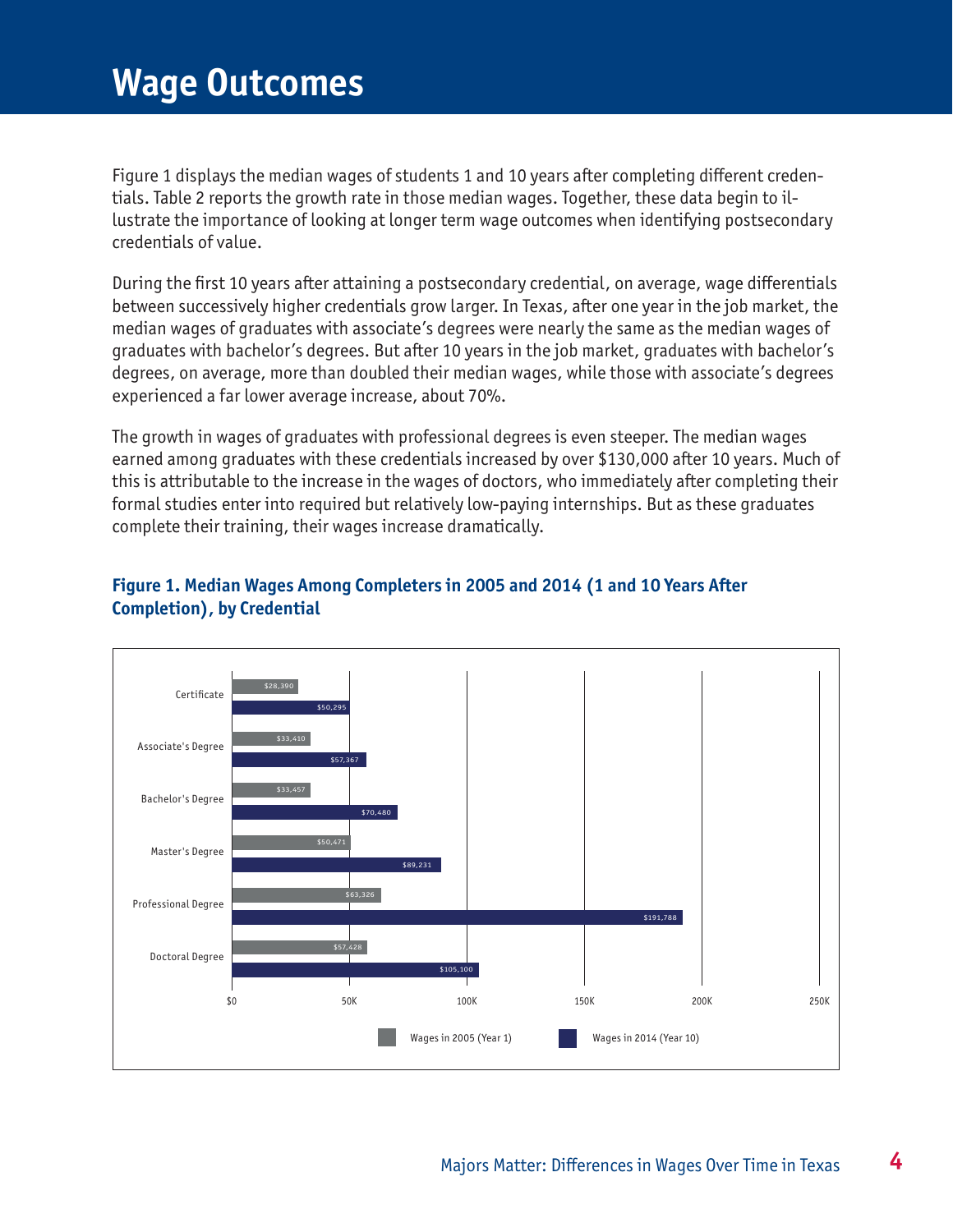| <b>Credential</b>          | Change in Wages From 2005 to 2014 |
|----------------------------|-----------------------------------|
| Certificate                | 77%                               |
| Associate's Degree         | 72%                               |
| Bachelor's Degree          | 111%                              |
| Master's Degree            | 77%                               |
| <b>Professional Degree</b> | 203%                              |
| Doctoral Degree            | 83%                               |

### <span id="page-9-0"></span>**Table 2. Ten-Year Growth Rate in the Median Wages of Completers, by Credential**

These data only begin to scratch the surface of the wealth of information available at the website of College Measures Texas. While overall numbers contain some important information about the relative payoff of different levels of credentials, they do not show the large variation in wage outcomes associated with different majors. The next several sections document variations in the wages of completers of different majors in the four most common types of credentials awarded in Texas: certificates, associate's degrees, bachelor's degrees, and master's degrees.

This report focuses on completers in larger majors—that is, majors that awarded at least 500 bachelor's degrees statewide, and for the other majors, at least 100 certificates, associate's degrees, or master's degrees. The higher cutoff point for bachelor's degree programs is a function of the large number of students who complete this type of degree in Texas.<sup>8</sup>

## **Wage Outcomes of Certificate Programs**

Ten years after completing their certificates, wages varied widely across majors, from just over \$23,000 to more than \$73,000 (Figure 2). At the low end, students in the class of 2004 who completed a certificate in Human Development, Family Studies, and Related Services (which is one of the main pathways into early childhood education) earned median wages of slightly more than \$23,000 in 2014. Ten years into their careers, they were earning *less* than the median wage of high school graduates, which is just short of \$28,000.<sup>9</sup>

Graduates from three other certificate majors (Dental Support Services and Allied Professions, Cosmetology and Related Personal Grooming Professions, and Business Operations Support and Assistant Services) also had median wages less than \$30,000.

<sup>8</sup> Data on all majors and wage outcomes for doctoral and professional degrees is available at [tx.edpays.org.](http://tx.edpays.org)

<sup>9</sup> See data for 2014 at [http://factfinder.census.gov/faces/tableservices/jsf/pages/productview.](http://factfinder.census.gov/faces/tableservices/jsf/pages/productview.xhtml?pid=ACS_13_5YR_S2001&prodType=table) [xhtml?pid=ACS\\_13\\_5YR\\_S2001&prodType=table](http://factfinder.census.gov/faces/tableservices/jsf/pages/productview.xhtml?pid=ACS_13_5YR_S2001&prodType=table)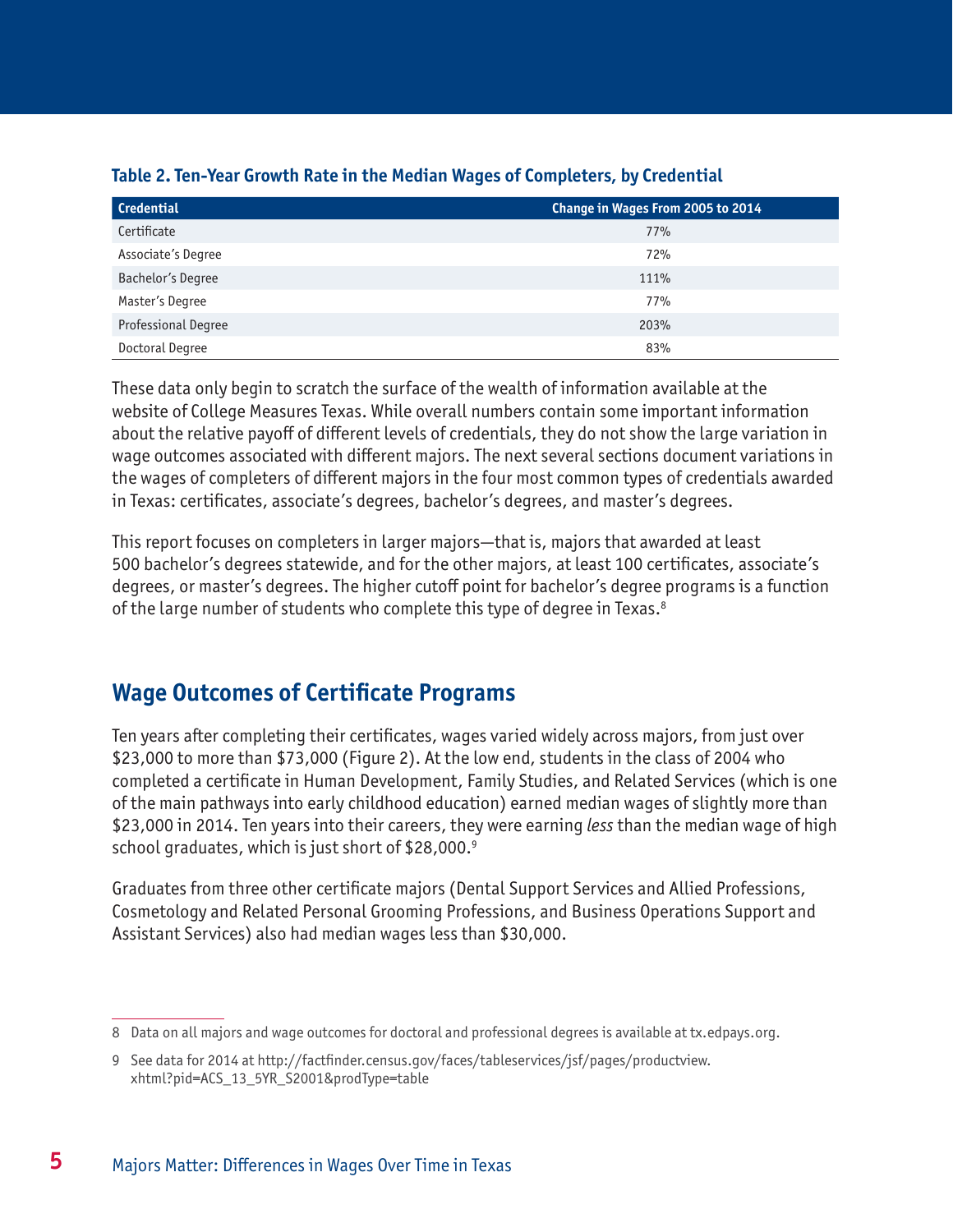<span id="page-10-0"></span>To aid in the comparison of wage returns between certificate programs and associate's and bachelor's degree programs, Figure 2 displays the statewide median wages for graduates with associate's degrees (\$57,367) and bachelor's degrees (\$70,480).



#### **Figure 2. Median Wages Among Completers of Certificates in 2014 (10 Years After Completion), by Major**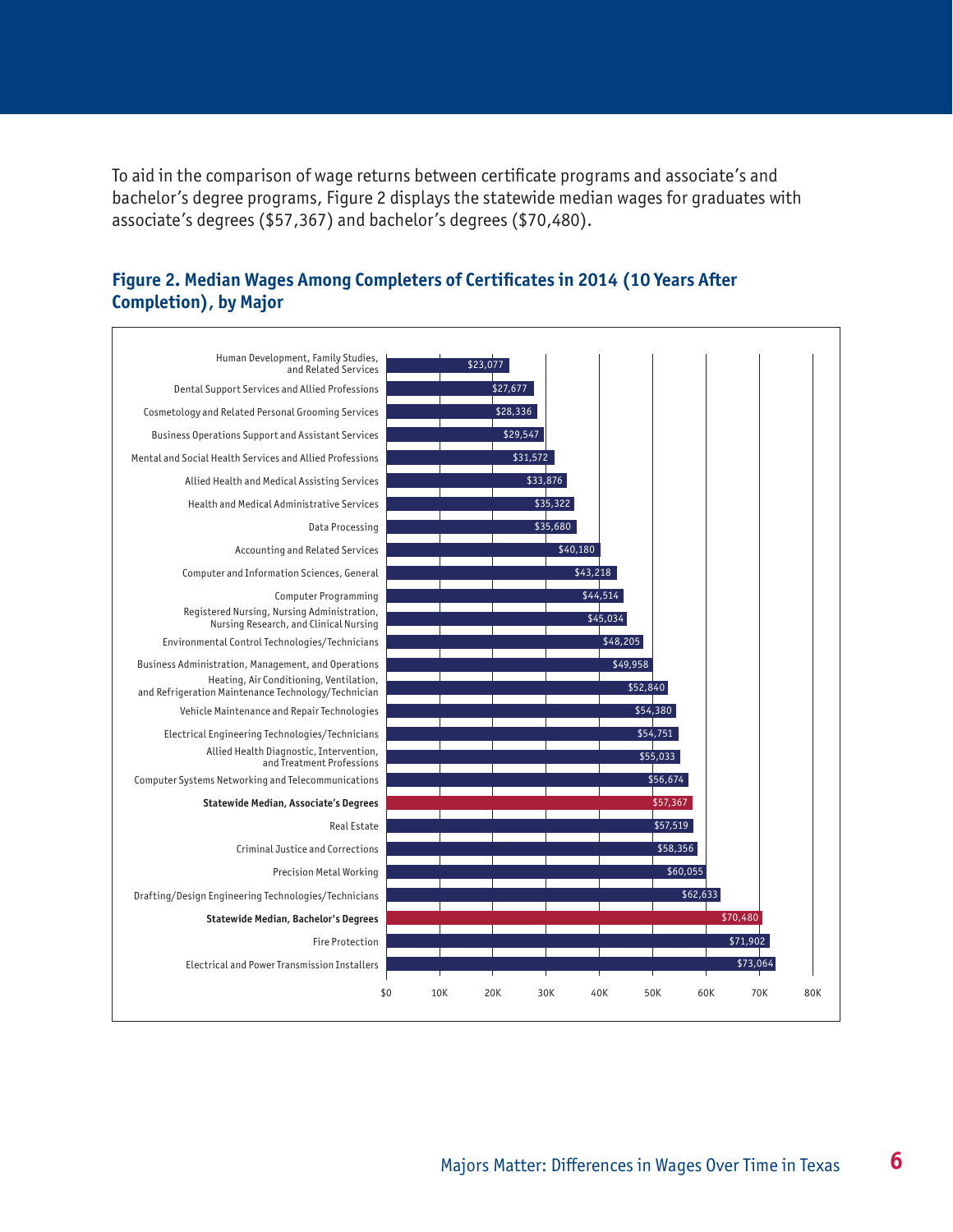<span id="page-11-0"></span>While completers of most certificate majors had lower median wages than graduates with associate's degrees, completers from six certificate majors (Real Estate, Criminal Justice and Corrections, Precision Metal Working, Drafting/Design Engineering Technologies/Technicians, Fire Protection, and Electrical and Power Transmission Installers) had median wages higher than graduates with associate's degrees. Furthermore, the median wages of completers of certificates in two majors (Fire Protection and Electrical and Power Transmission Installers) were higher than the median wage of graduates with bachelor's degrees.<sup>10</sup> Clearly, some certificates lead to middle class wages. Of note, wage data are reported for individuals—not households—which means that even more majors likely put the *households* of certificate-holders into the middle class.

### **Wage Outcomes of Associate's Degree Programs**

Wages for graduates with associate's degrees vary widely across majors (Figure 3). As with certificates, the lowest wages were earned by graduates with an associate's degree in Human Development, Family Studies, and Related Services. Even 10 years after graduation, the median wages of graduates with associate's degrees in this field barely exceeded that of high school graduates. Despite the great attention at the state and federal levels to majors related to early childhood education, wages for students attaining subbaccalaureate credentials in this field are at the very bottom of the wage distribution.<sup>11</sup>

Graduates of associate's degree programs with median wages above the statewide median tend to have completed majors that have technician or technology in their titles (e.g., Physical Science Technologies/Technicians, Electromechanical and Instrumentation and Maintenance Technologies/Technicians, and Electrical Engineering Technologies/Technicians). Graduates with associate's degrees in two other majors (Registered Nursing, Nursing Administration, Nursing Research and Clinical Nursing; and Allied Health Diagnostic, Intervention, and Treatment Professions) also had median wages above the statewide median.

Figure 3 displays the median wages of graduates with an *academic associate's degree* (\$49,724)12 who were in the labor market. Note that this median wage is almost \$8,000 less than the

<sup>10</sup> Some students pursuing certificates may already have other training or degrees and may be pursuing these credentials for advancement in an existing career.

<sup>11</sup> This is not just true in Texas. The wages earned by completers in this major in other College Measures partner states are at the bottom of the distribution [\(http://www.realcleareducation.com/articles/2015/04/23/early\\_childhood\\_](http://www.realcleareducation.com/articles/2015/04/23/early_childhood_education_no_money_lots_of_mouth_1193.html) [education\\_no\\_money\\_lots\\_of\\_mouth\\_1193.html](http://www.realcleareducation.com/articles/2015/04/23/early_childhood_education_no_money_lots_of_mouth_1193.html)).

<sup>12</sup> If a student with a subbaccalaureate credential completes a higher degree in a state-funded institution in Texas, they are removed from the subbaccalaureate cohort. In other words, many students who are in an academic associate's degree program as a launching pad to a bachelor's degree have not succeeded in doing so, according to the records of the THECB.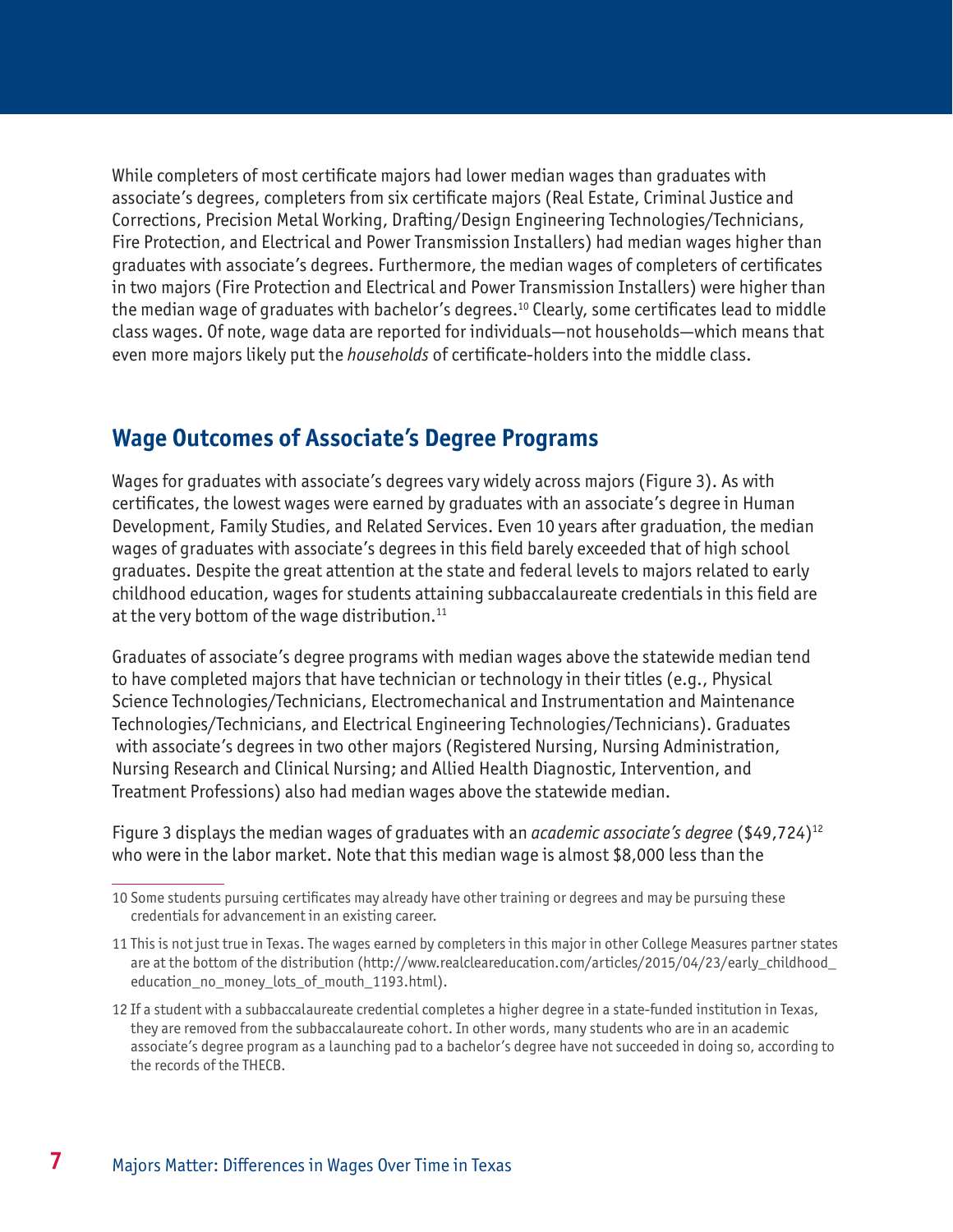<span id="page-12-0"></span>median wage of graduates of *all associate's degree* programs (\$57,367). While many graduates with academic associate's degrees continue their studies in pursuit of bachelor's degrees, the median wages of graduates with an academic associate's degree who are in the job market lag behind most of their colleagues who chose majors in more career-oriented associate's degree programs.

#### **Figure 3. Median Wages Among Graduates With Associate's Degrees in 2014 (10 Years After Completion), by Major**

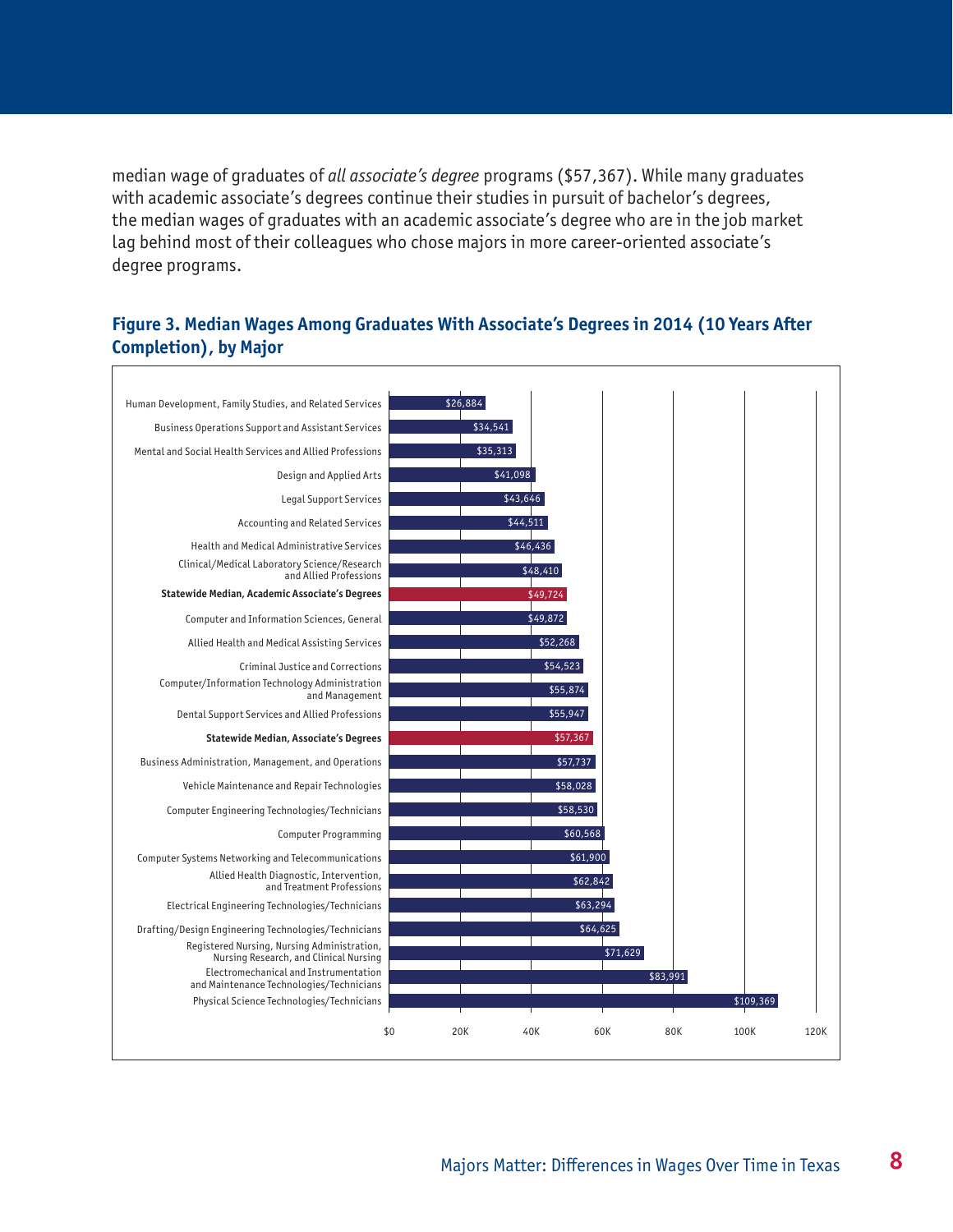## <span id="page-13-0"></span>**Wage Outcomes of Bachelor's Degree Programs**

The bachelor's degree is the most commonly granted postsecondary credential in the state of Texas and in the nation. In general, the bachelor's degree has proven to be a good investment but the rate of return varies considerably across majors.

Figure 4 displays median wages 10 years after graduating with bachelor's degrees in majors with more than 500 graduates.<sup>13</sup> Ten years after attaining their credential, graduates with bachelor's degrees earned between \$46,000 and \$132,000. Figure 4 also displays the median wages for graduates of all associate's degree programs (\$57,367) and all bachelor's degree programs (\$70,480).

Paralleling the low wages earned by completers with subbaccalaureate credentials in Human Development, Family Studies and Related Services, graduates with bachelor's degrees in that major also had the lowest median wages of all the majors shown in Figure 4. Recalling that these postsecondary credentials are designed as pathways into early childhood education, it is clear that despite the importance many policymakers assign to early childhood education, people who have trained to enter that field are poorly paid relative to their peers in other majors.

Graduates with degrees in many of the arts, such as Fine and Studio Arts and Music, also had low median wages. In addition, graduates with degrees in seven other majors—including ones with large numbers of students, such as English, Psychology, and Sociology—had median wages that were *lower than the statewide median for all graduates with associate's degrees.*

There has been a consistent call across the nation during the past few years for more graduates in the fields of STEM. Graduates in two majors related to engineering (Electrical, Electronics, and Communications Engineering; and Mechanical Engineering) earned the highest median wages, and graduates in Computer and Information Sciences, General also earned above-median wages. In contrast, graduates with bachelor's degrees in Biology, General (which is by far the largest science major in Texas and in the nation) earned less than the statewide median for graduates from all bachelor's degree programs.

Notwithstanding the emphasis on majors in STEM, the labor market does not always reward graduates with bachelor's degrees in science or mathematics—although graduates with bachelor's degrees in majors related to technology and engineering generally earn high wages.

Despite being called the "dismal science," graduates with bachelor's degrees in Economics earned the third-highest median wages (\$100,146) among the larger majors. Furthermore, graduates with bachelor's degrees in business-related majors (Business Administration, Management, and Operations; Marketing; and Finance and Financial Management Services) also earned median wages above the median for all bachelor's degree programs.

<sup>13</sup> The higher cutoff point for bachelor's degree programs is a function of the large number of students that complete this type of degree in Texas. See Table 1.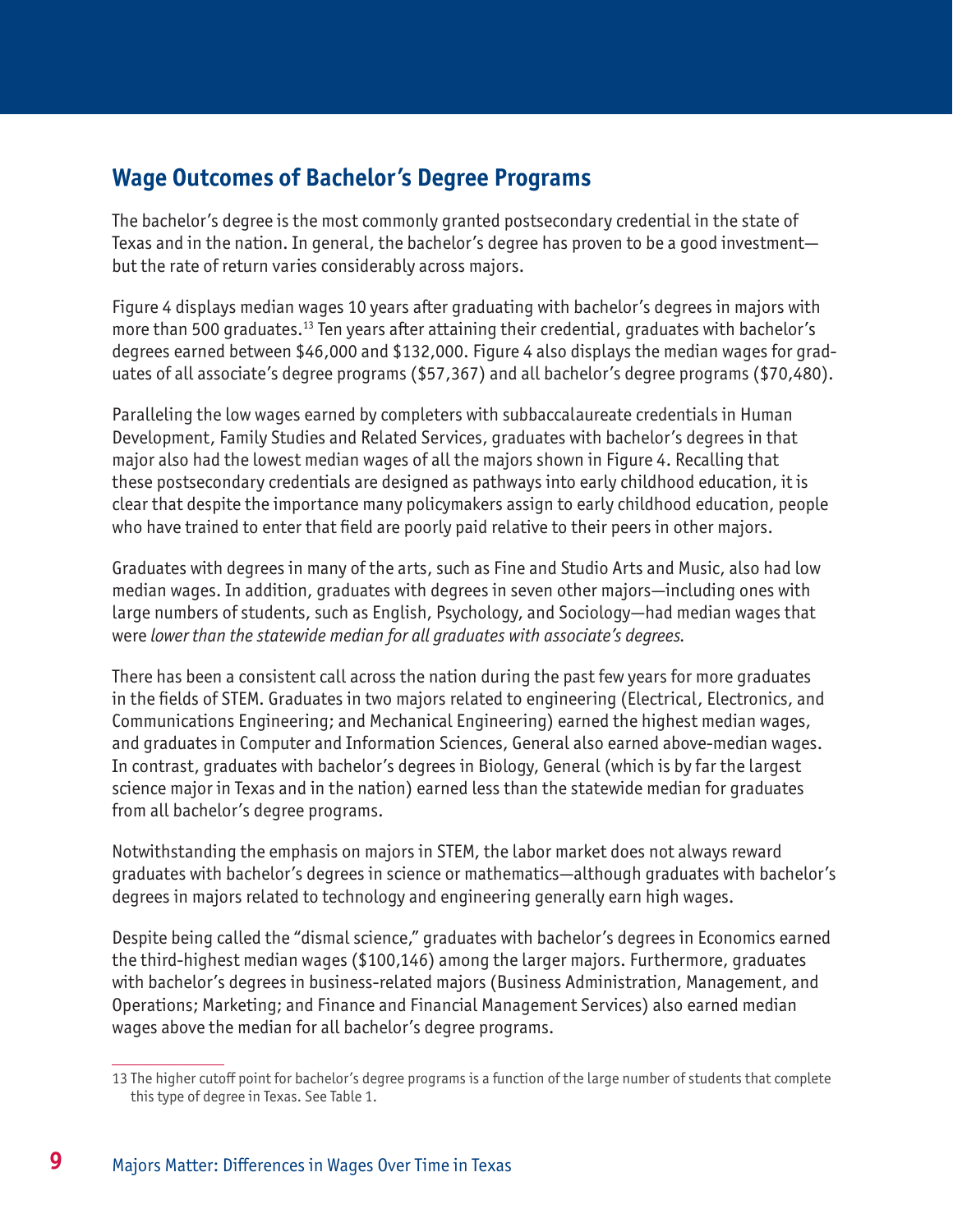#### <span id="page-14-0"></span>**Figure 4. Median Wages Among Graduates With Bachelor's Degrees in 2014 (10 Years After Completion), by Major**

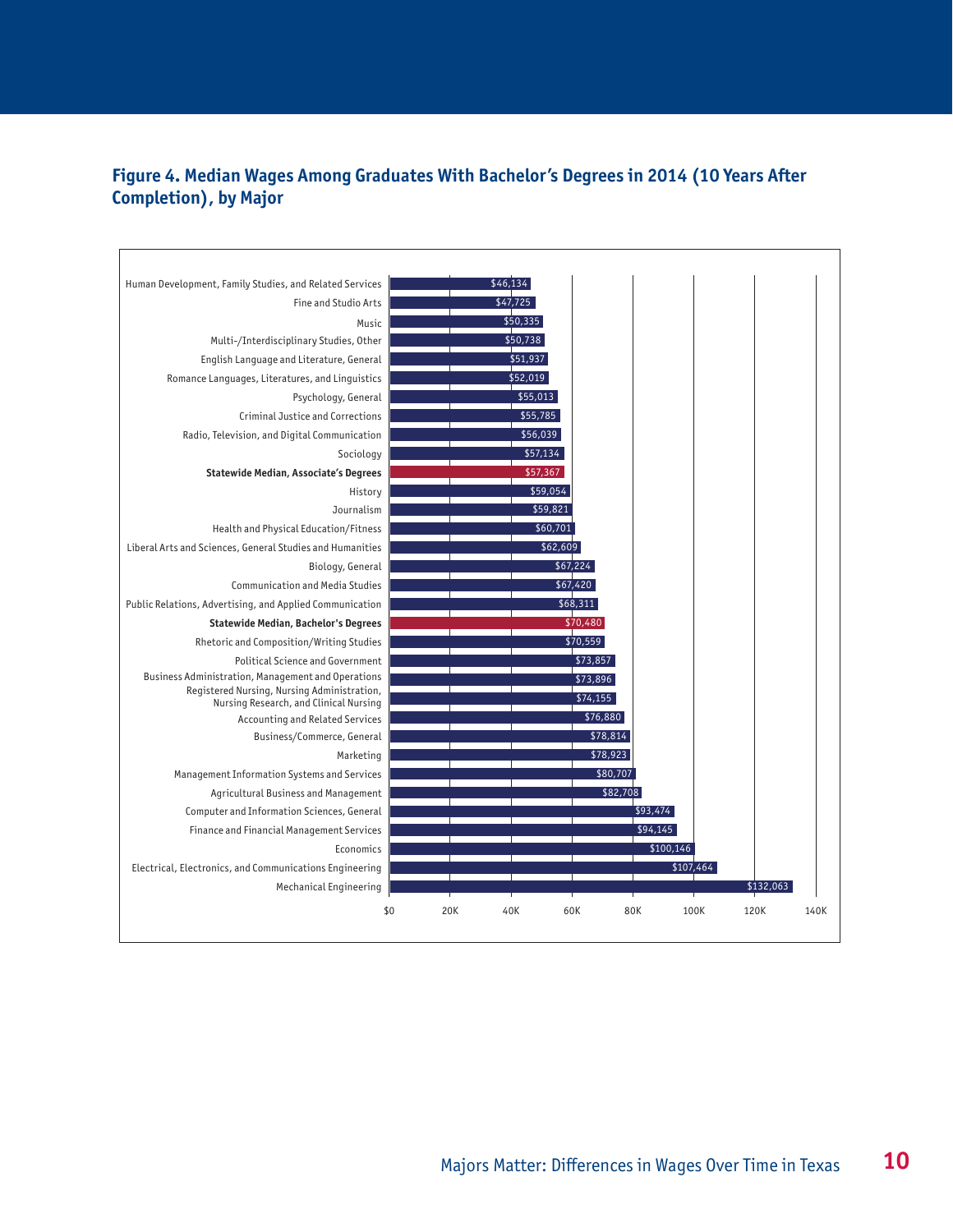### <span id="page-15-0"></span>**Wage Outcomes of Master's Degree Programs**

Figure 5 presents median wages 10 years after graduating with master's degrees in majors with more than 100 graduates. Figure 5 also highlights the median wage of graduates with bachelor's degrees (\$70,480) and the statewide median wage for graduates from all master's degree programs (\$89,231).

In general, graduates with master's degrees outearn graduates with bachelor's degrees by almost \$19,000. But, as with other postsecondary credentials, the differential varies by major.

Ten years after attaining their degree, graduates with master's degrees in Music had median wages of just over \$42,000, which is less than one-fifth of the \$260,000-median wage earned by graduates with master's degrees in Petroleum Engineering.14 While this is the most extreme comparison, graduates with master's degrees in six majors (Music; Fine and Studio Arts; English Language and Literature, General; Library Science and Administration; Teacher Education and Professional Development, Specific Levels and Methods; and Social Work) earned less than the median wage of graduates from *all associate's degree programs* (\$57,367).15 Furthermore, the wages of graduates with master's degrees from 13 other majors had median wages that fell below that of graduates with bachelor's degrees (\$70,480).

As was the case with bachelor's degrees, the median wages of graduates with master's degrees in Biology, General were lower than the statewide median wage for graduates in all master's degree programs. But that does not mean that wages lag for graduates in all STEM majors. Indeed, the list of majors with the highest wages is dominated by those related to engineering and computer and information technologies. Health-related majors are also well represented. In fact, just as with subbaccalaureate credentials, graduates with master's degrees who know how to *fix things* or *help people be healthy* garner the highest wages.

<sup>14</sup> The years covered by these data no doubt matter. The steep decline in the price of oil and the subsequent downsizing of the oil industry has no doubt affected these high wages.

<sup>15</sup> Wages are based on data gathered from the state's Unemployment Insurance (UI) system. Some forms of income, such as self-employment, are not covered by the state's UI system. Thus, for example, income garnered by musicians who play in a band are not captured.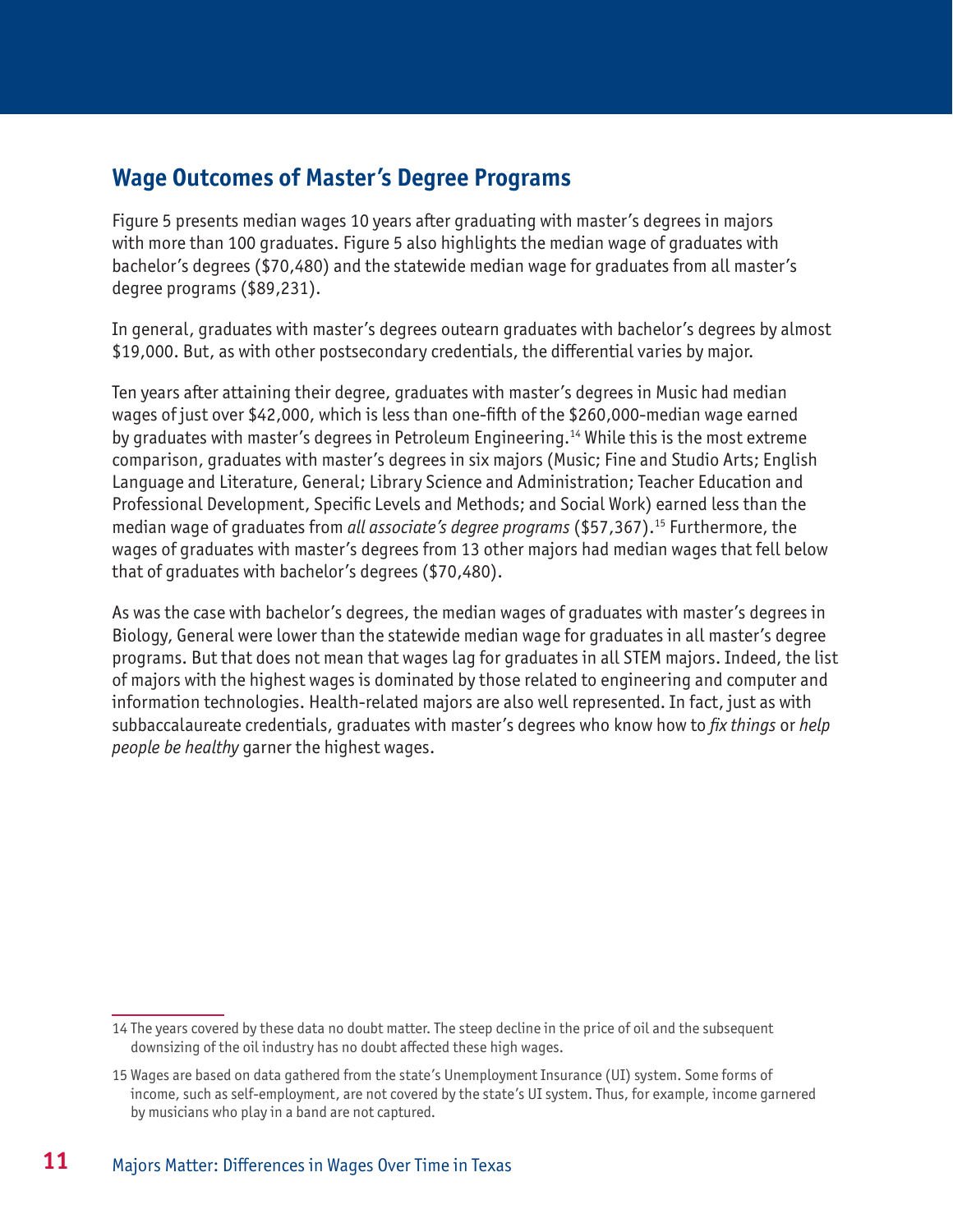#### <span id="page-16-0"></span>**Figure 5. Median Wages Among Graduates With Master's Degrees in 2014 (10 Years After Completion), by Major**

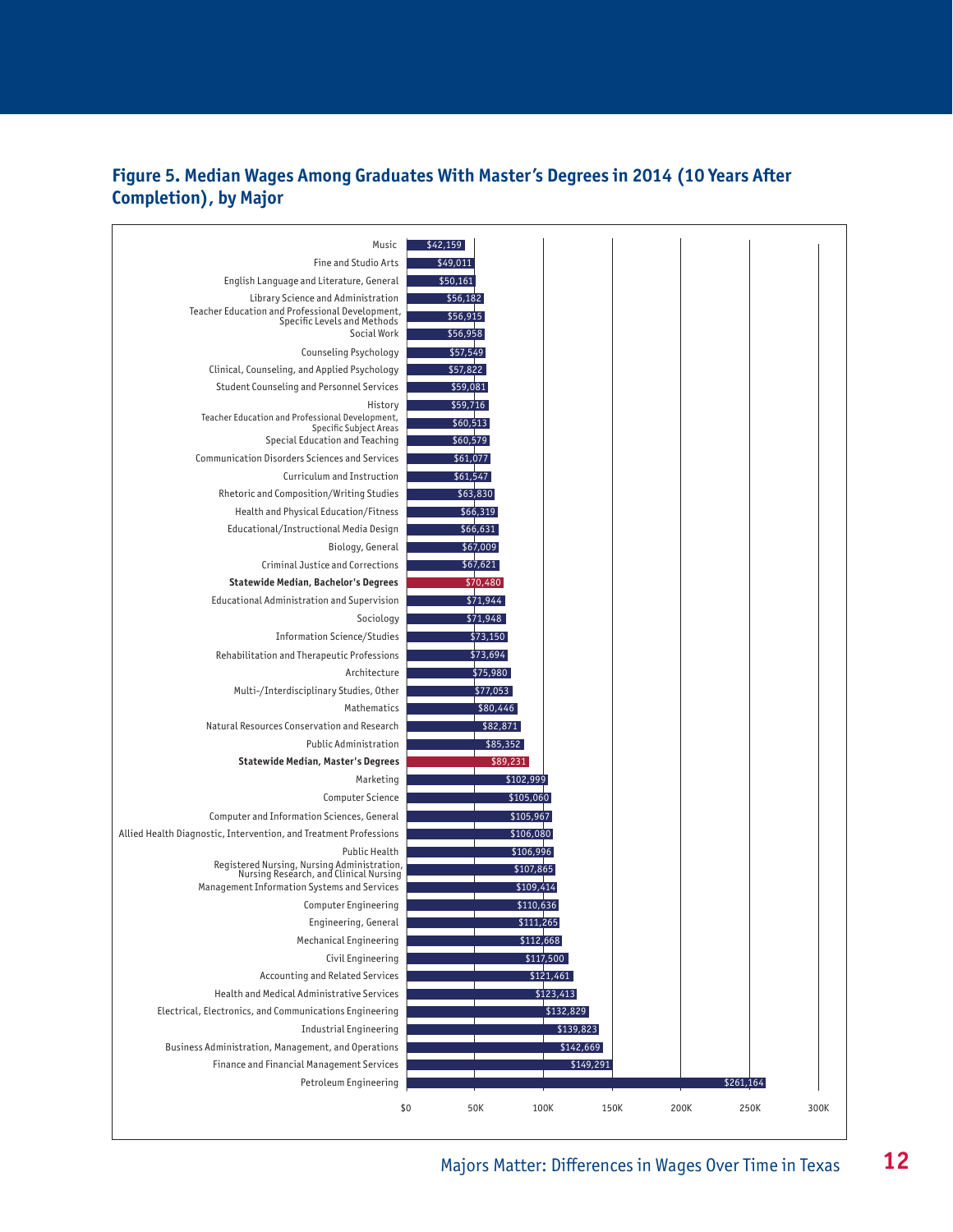## <span id="page-17-0"></span>**Majors Matter**

Attaining a postsecondary credential is a good investment for Texans, and the value of that investment typically increases with more advanced studies. Ten years after completion, the median wage of completers of certificate programs (just over \$53,000) was almost twice as high as the median income of high school graduates (around \$28,000) in Texas. And the median wage of graduates with associate's degrees was even higher.

Graduating with a bachelor's degree is more valuable still. Ten years after graduation, the median wage of graduates with bachelor's degrees from a public institution in Texas was \$13,000 more than that of graduates with associate's degrees. An even larger premium—nearly \$19,000 on average—separated graduates with master's degrees from their counterparts with bachelor's degrees.

Overall, wages varied substantially among completers across majors but with the same credential. And completers from many majors at lower credential levels earned more, often far more, than their peers who had invested more time and money pursuing advanced postsecondary degrees.

Clearly, while postsecondary education pays, it pays a lot more for some than for others.

Data on the College Measures Texas website [\(tx.edpays.org](http://tx.edpays.org)) are much more extensive than what is presented in this report, allowing for far more detailed comparisons. Such rich data reinforce the patterns that are presented in this report, for example:

- What students study matters. While the median wages of completers generally increase with successively higher credential levels, subbaccalaureate credentials in some majors offer wages that rival or surpass those of graduates with bachelor's degrees.
- Despite the importance that the nation places on high-quality early childhood education, the training programs that prepare students to work in this field consistently produce graduates that are among the lowest paid in their credential level.
- Many of the largest majors, especially those associated with the arts, produce students that earn low wages. Furthermore, the relative wages of graduates from different majors are remarkably stable over time—that is, "start low, end low."
- The shortage of graduates in the fields of STEM does not translate uniformly into higher wages for graduates in these fields. According to evidence in Texas (and elsewhere), graduates with degrees in Biology do not do particularly well in the labor market. Rather, their wages tend to be similar to the median wages of graduates from all bachelor's degree programs.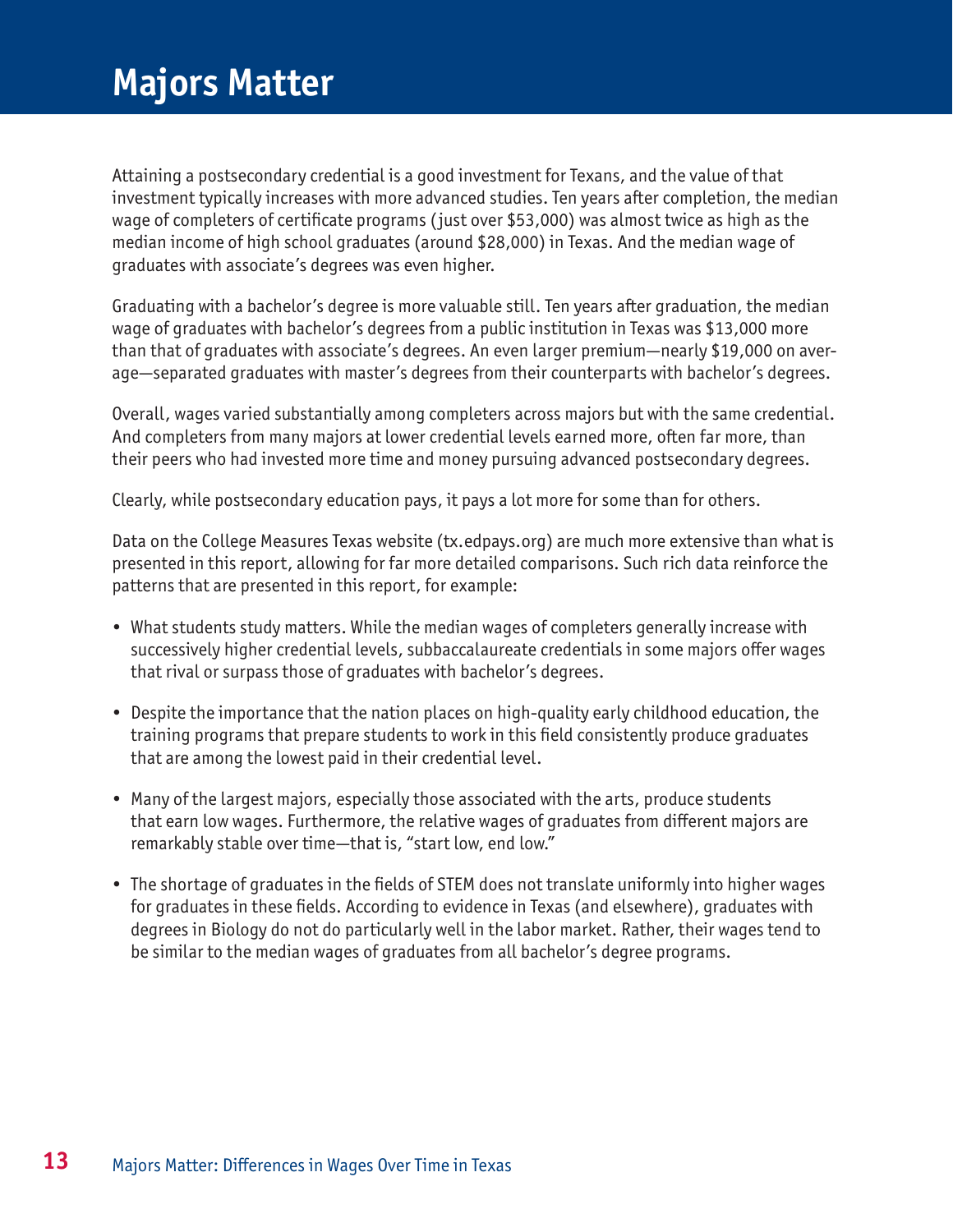- In contrast, completers in Texas with credentials related to majors in engineering and technology tend to earn high median wages. This is also reflected in all College Measures partner states and in national data.
- Graduates in many health-related majors also earn high wages, as do technicians at every level of postsecondary education. Students who know how to *fix things* or *help people be healthy* earn higher median wages in the labor market.

Although many students may be most concerned with the wages that they will earn immediately after completing their credential, this report demonstrates the importance of considering wage growth. Among other things, the data illustrate more rapid growth in the wages of graduates with bachelor's degrees relative to their counterparts with associate's degrees. This type of information may be critical to students as they decide how to allocate their time and money today to better anticipate and prepare for tomorrow. Perhaps even more important is the wide variation in wage outcomes across majors—and the fact that these differences persist over time.

As students think about their options—and as they think about how much college will cost and how much they might need to borrow to pay for their postsecondary education—the kinds of data highlighted in this report and made available at [tx.edpays.org](http://tx.edpays.org) should help them make better decisions.